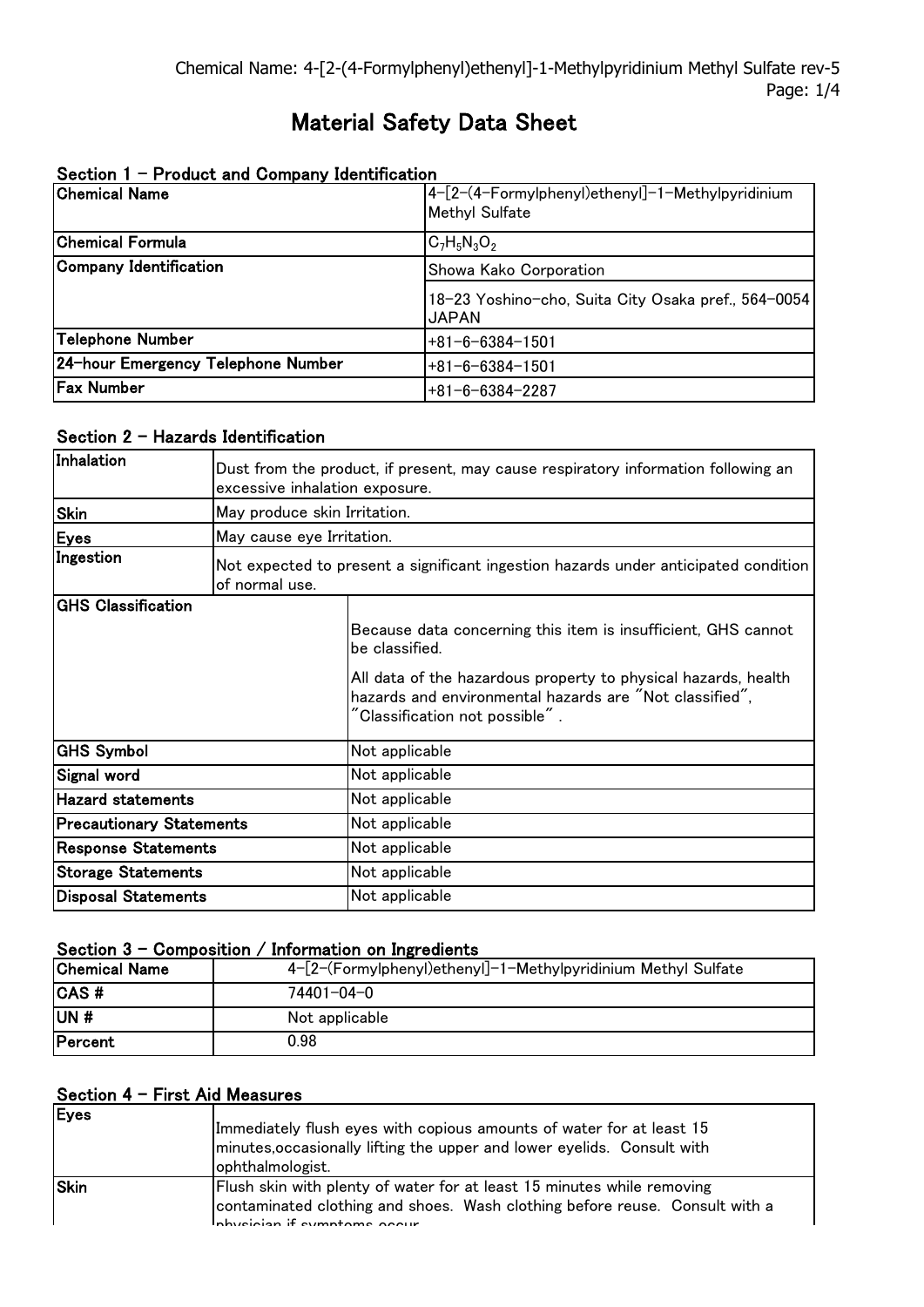Chemical Name: 4-[2-(4-Formylphenyl)ethenyl]-1-Methylpyridinium Methyl Sulfate rev-5 Page: 2/4 contaminated clothing and shoes. Wash clothing before reuse. Consult with a

|            | priyaluldir ir ayniptuma uuuur.                                                                                                                                                                     |
|------------|-----------------------------------------------------------------------------------------------------------------------------------------------------------------------------------------------------|
| Ingestion  | Immediately wash mouth with plenty of water and give $1 - 2$ cupfuls of milk or<br>water if victim is conscious and alert. Consult with a physician.                                                |
| Inhalation | Remove to fresh air, wash out nasal aperture and mouth with plenty of water. If<br>breathing is difficult, give artificial respiration. If not breathing, give oxygen.<br>Consult with a physician. |

# Section  $5$  - Fire Fighting Measures

| <b>Flash Point</b>                |       | No data found                                                                                                                |  |
|-----------------------------------|-------|------------------------------------------------------------------------------------------------------------------------------|--|
| Autoignition                      |       | None                                                                                                                         |  |
| <b>Explosion Limits</b><br>Lower  |       | No data found                                                                                                                |  |
|                                   | Upper | No data found                                                                                                                |  |
| <b>Extinguishing Media</b>        |       | Water, powder, carbon dioxide, foam                                                                                          |  |
| <b>Fire Fighting Instructions</b> |       | Avoid non-fire fighting equipped personnel to enter. Extinguish<br>upwind from the fire wearing appropriate protective gear. |  |

# Section 6 - Accidental Release Measures

| Spills/Leaks | Evacuate spill area. Provide adequate ventilation. Wear self-contained breathing |
|--------------|----------------------------------------------------------------------------------|
|              | apparatus, rubber boots and heavy rubber gloves. Sweep up, place in a bag and    |
|              | hold for waste disposal. Avoid raising dust. Do not contact with skin. Do not    |
|              | linhale. Wash spill site after material pickup is complete.                      |
|              |                                                                                  |
|              |                                                                                  |
|              |                                                                                  |

# Section 7 - Handling and Storage

| <b>Handling</b> | Wear appropriate protective gear. Do not contact with eyes, skin and on clothing.<br>Do not inhale. Handle with care. Wash mouth and hand after handling the material. |
|-----------------|------------------------------------------------------------------------------------------------------------------------------------------------------------------------|
| Storage         | Keep container tightly closed. Avoid such conditions as direct sunlight and high<br>piling. Store in low-humid, low-temperature area.                                  |

# Section 8 - Exposure Controls / Personal Protection

|                               | Engineering Controls Facilities storing or utilizing the material should be equipped with an eye wash<br>facilities and a safety shower. Use adequate ventilation to keep airbone<br>concentrations low. |  |
|-------------------------------|----------------------------------------------------------------------------------------------------------------------------------------------------------------------------------------------------------|--|
| <b>Exposure Limits</b>        | Not data found                                                                                                                                                                                           |  |
| Personal Protective Equipment |                                                                                                                                                                                                          |  |
| Eyes                          | Safety goggles                                                                                                                                                                                           |  |
| Skin                          | Rubber gloves                                                                                                                                                                                            |  |
| <b>Clothing</b>               | Protective clothing and rubber boots                                                                                                                                                                     |  |
| Respirators                   | Anti-dust mask                                                                                                                                                                                           |  |

# Section 9 - Physical and Chemical Properties

| <b>Physical State</b> | Powder                   |
|-----------------------|--------------------------|
| Appearance            | Slightly yellow - yellow |
| Odor                  | None                     |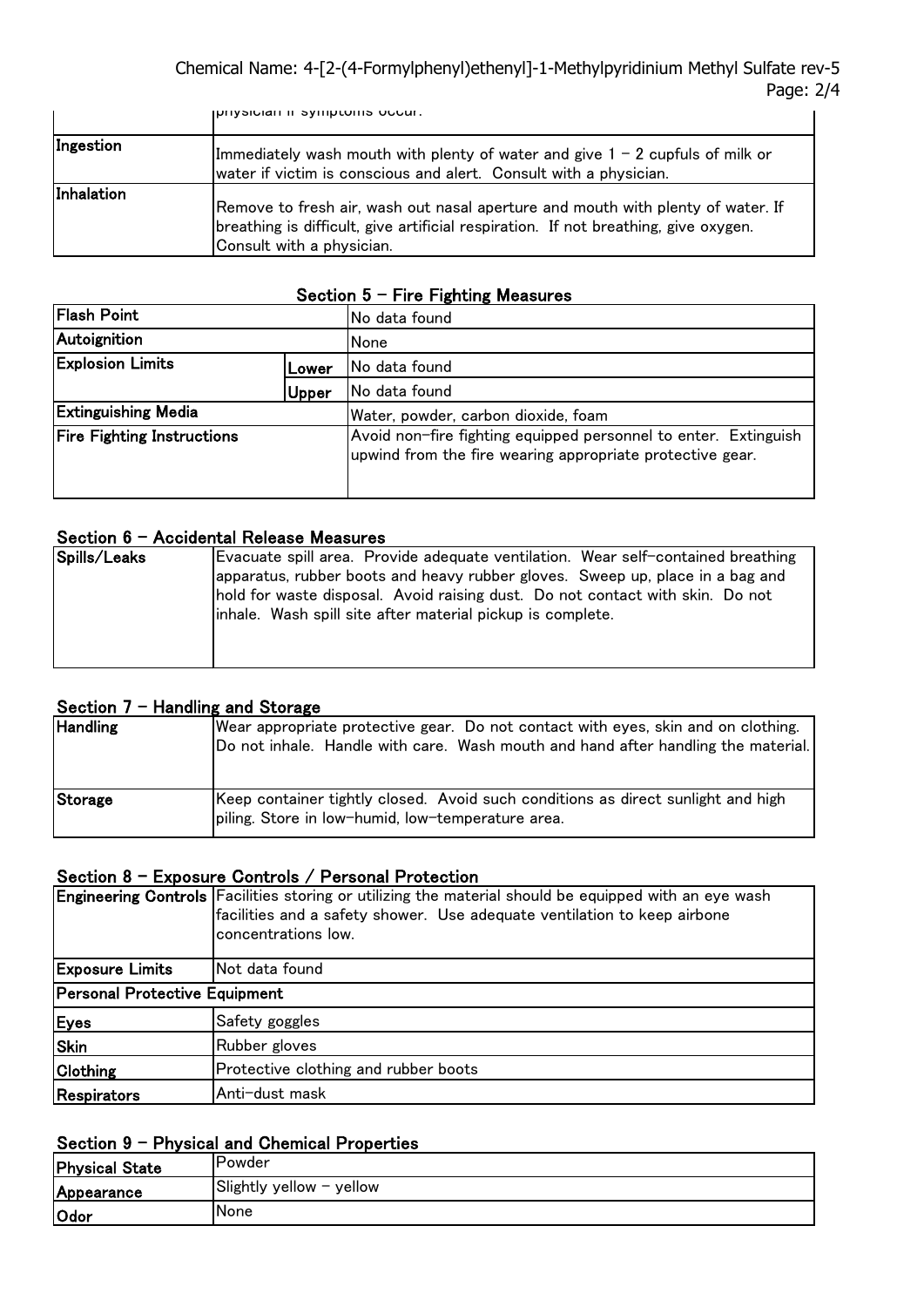Chemical Name: 4-[2-(4-Formylphenyl)ethenyl]-1-Methylpyridinium Methyl Sulfate rev-5 Page: 3/4

| Boiling point         | No data found        |
|-----------------------|----------------------|
| Melting point         | $210 - 214^{\circ}C$ |
| Density               | No data found        |
| Viscosity             | No data found        |
| pH                    | No data found        |
| <b>Flash Point</b>    | No data found        |
| Autoignition          | No data found        |
| <b>Explosibility</b>  | No data found        |
| <b>Vapor Pressure</b> | No data found        |
| <b>Vapor Density</b>  | Specific gravity 0.3 |
| <b>Solubility</b>     | Soluble in water     |

### Section  $10 -$  Stability and Reactivity

| <b>Stability</b>                        | <b>Stable</b>                                                       |
|-----------------------------------------|---------------------------------------------------------------------|
|                                         |                                                                     |
| Conditions to avoid                     | Direct sunlight, high temperature, high humidity and<br>high piling |
| Incompatibilites with Other Material    | Strong oxidizing agents                                             |
| <b>Hazardous Decomposition Products</b> | Toxic gases of carbon monoxide, nitrogen oxides, etc.               |
| <b>Hazardous Polymerization</b>         | Will not occur                                                      |

# Section 11 - Toxicological Information

| <b>RTECS#</b>        | No data found              |  |  |
|----------------------|----------------------------|--|--|
| LD50/LC50            | No data found              |  |  |
| Carcinogenicity      | Not applicable             |  |  |
| Mutagenicity         | May be mutagenic substance |  |  |
| Reproductive Effects | No data found              |  |  |
| Teratogencity        | No data found              |  |  |
| Immunology           | No data found              |  |  |
| Irritation           | No data found              |  |  |

## Section 12 - Ecological Information

| Ecotoxicity                   | No<br>tound<br>data  |
|-------------------------------|----------------------|
| <b>Environmental Standard</b> | No.<br>data<br>tound |

# Section 13 - Disposal Consideration

| Disposal Method | Federal (national), state or local laws and regulations will determine the<br>proper waste disposal method. |
|-----------------|-------------------------------------------------------------------------------------------------------------|
| Regulations     | Federal (national), state or local laws and regulations                                                     |

# Section 14 - Transport Information

| <b>Shipping Name</b> | Not applicable |  |
|----------------------|----------------|--|
| <b>Hazard Class</b>  | Not applicable |  |
| UN#                  | Not applicable |  |
| <b>Packing Group</b> | Not applicable |  |